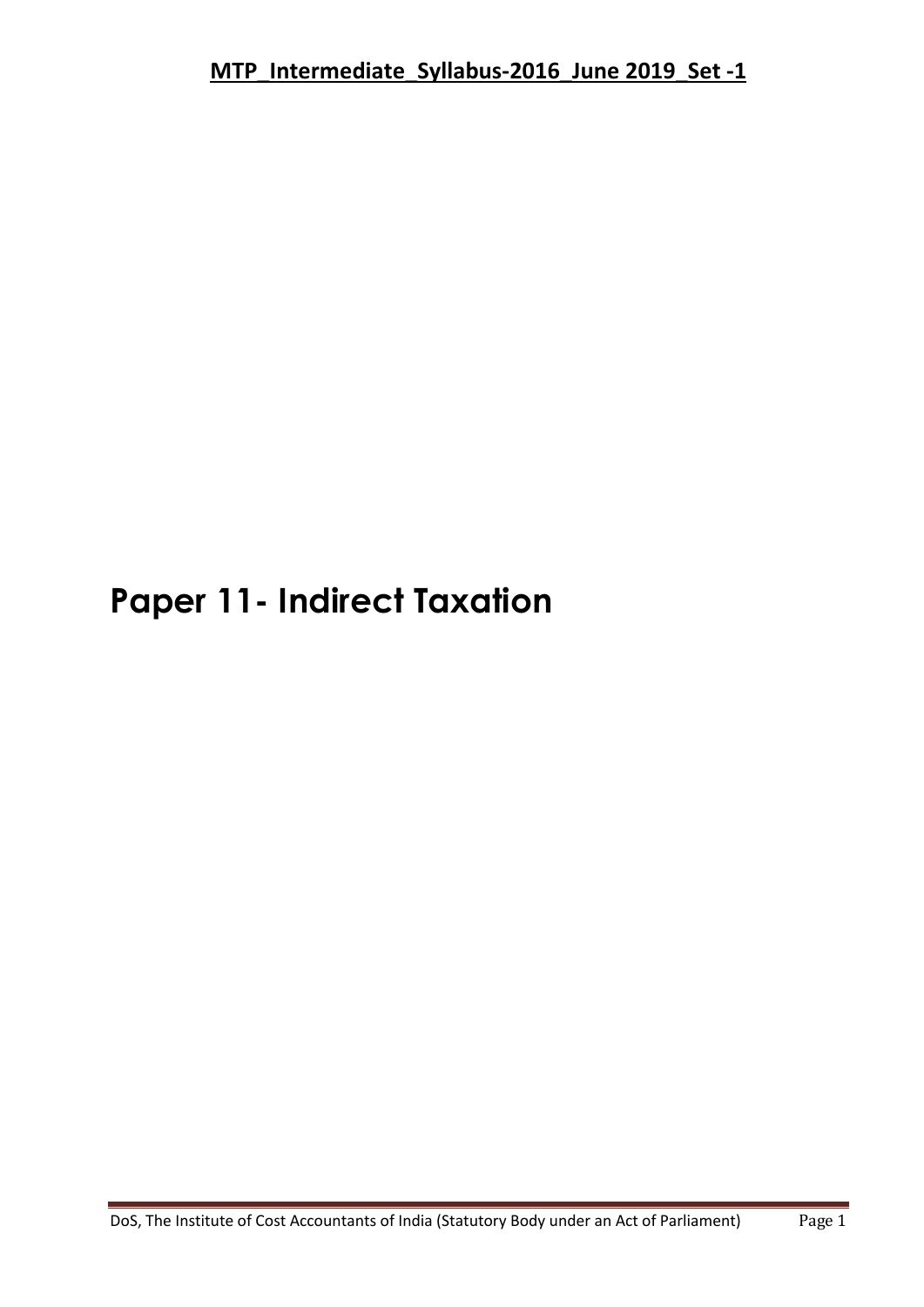### **Paper 11- Indirect Taxation**

**Full Marks: 100 Time allowed: 3 hours**

**The figures in the margin on the right side indicate full marks. Working notes should form part of the relevant answer.**

### **Section – A**

**Answer Question No. 1 which is compulsory and any four from the rest of this section.**

- **1. Answer the following questions:**
- **(A) Multiple choice questions: [5×1=5]**

- **(i) Which of the following taxes will be levied on Imports of goods and services?** 
	- **(a) CGST**
	- **(b) SGST**
	- **(c) IGST**
	- **(d) Exempt**

**(ii) In GST, SAC stands for:** 

- **(a) Services Accounting Code**
- **(b) Software Accounting Code**
- **(c) System Accounting Code**
- **(d) Service application code.**

**(iii) What is the validity of Registration Certificate?**

- **(a) Five years**
- **(b) Ten years**
- **(c) No validity**
- **(d) Valid till it is cancelled.**

#### **(iv) When does liability to pay GST arise in case of supply of goods?**

- **(a) On raising of invoice**
- **(b) At the time of supply of goods**
- **(c) On receipt of payment**
- **(d) Earliest of any of above.**

**(v) Input tax credit on capital goods and inputs can be availed in:** 

- **(a) thirty six instalment**
- **(b) twelve instalment**
- **(c) one instalment**
- **(d) six instalment.**

#### **Answer:**

- $(i)$   $(c)$
- $(ii)$   $(\alpha)$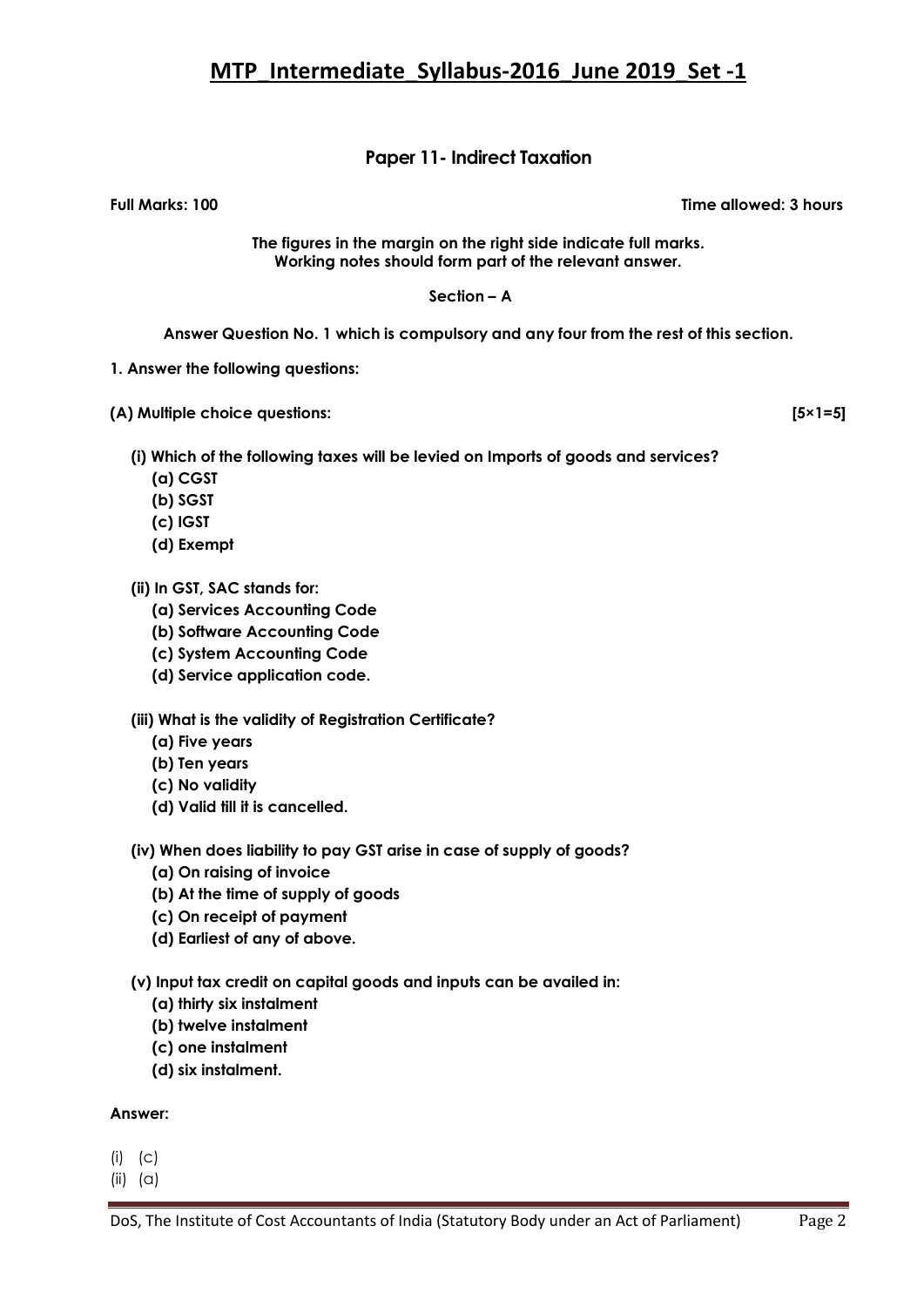- (iii) (d)
- (iv) (d)
- (v) (c)
- **(B) Say True or False for the following question: [5×1=5]**
- **(i) A person can collect tax only he is registered.**
- **(ii) Air Travel Agents are entitled for exemption under GST.**
- **(iii) Services by a hotel, inn, guest house, club or campsite, by whatever name called, for residential or lodging purposes, having declared tariff of a unit of accommodation below Rs. 1,000 per day or equivalent is an exempted supply under GST.**
- **(iv) Goods sent for a demonstration on returnable basis, is considered as supply.**
- **(v) CMA Amit a practicing Cost Accountant carries out the activity of Accounting, Auditing, Filing returns, Certifying documents and so on so forth. These activities can be considered as performed in the course of business.**

### **Answer:**

- (i) true
- (ii) false
- (iii) true
- (iv) false
- (v) true

### **(C) Match the following: [5×1=5]**

|    | Column 'A'                                                                                |    | Column 'B'                     |
|----|-------------------------------------------------------------------------------------------|----|--------------------------------|
| 1. | The fringe benefits are transactions                                                      | А. | taxable supply of services     |
| 2. | <b>Acupuncture treatment</b>                                                              | В. | subject to GST                 |
| 3. | Penal interest charged by the banker for $\vert$ C.<br>delay in payment of dues is        |    | Input tax credit not available |
| 4. | State Police provided<br>protection $\vert$ D.<br>services to the Judges of High Court is |    | exempted service               |
| 5. | <b>Composition tax payers</b>                                                             | E. | in furtherance of business     |

### **Answer:**

- 1. E
- 2. A
- 3. B
- 4. D
- 5. C

### **(D) Fill in the blanks: [5×1=5]**

**(i) As per Article \_\_\_\_\_\_\_\_\_\_\_\_\_, the power to levy GST has been given to the Parliament as well as to Legislature of every State.**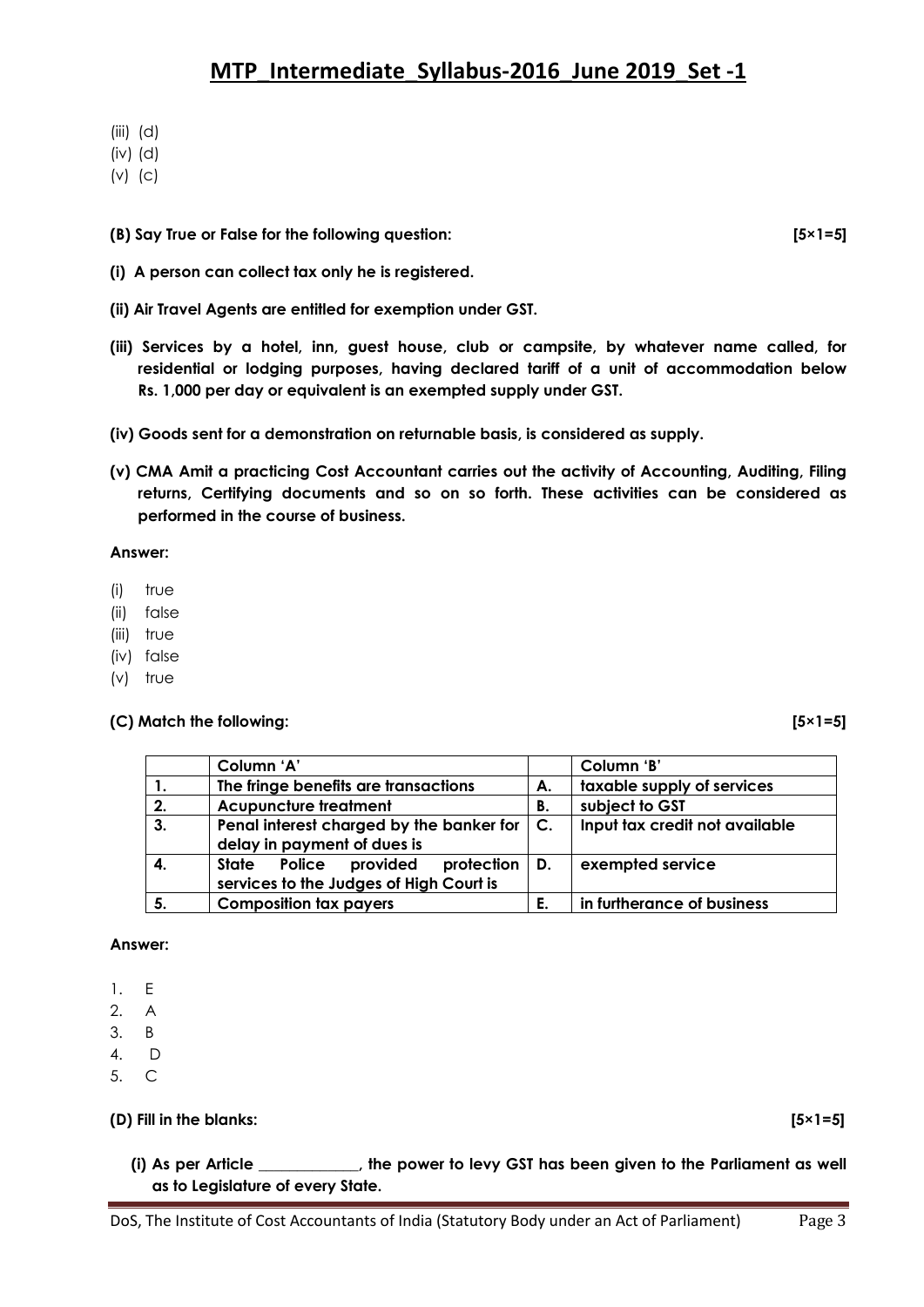- **(ii) The form of return which is used by the compounding taxable persons to file their return quarterly is \_\_\_\_\_\_\_\_\_\_\_\_\_\_.**
- **(iii) A supply of goods or services or both which is leviable to tax under GST, is called**
- **(iv) GST is \_\_\_\_\_\_\_\_\_\_\_\_\_\_\_\_\_ (chargeable/not chargeable) if free replacement is provided by a business to customers without consideration under warranty.**
- **(v) Under section 25 of CGST Act, 2017, every place of business of a person where separate registration is obtained for output supply will be considered as \_\_\_\_\_\_\_\_\_\_\_\_\_\_\_\_\_\_.**

### **Answer:**

- (i) 246A
- (ii) GSTR-4
- (iii) Taxable supply
- (iv) Not chargeable

**\_\_\_\_\_\_\_\_\_\_\_\_\_\_\_.**

(v) Distinct person

### 2. (a) (i) What is meant by "Exempt supply" under the CGST Act, 2017?

**(ii) Swamiji Trust, an entity registered under section 12AA of the Income-tax Act, 1961, has furnished you the following details with respect to the activities undertaken by it. You are required to compute its tax liability from the information given below:**

| <b>Particulars</b>                                                                                                                     | Rs.       |
|----------------------------------------------------------------------------------------------------------------------------------------|-----------|
| Amount received for the Yoga camps organized for elderly people                                                                        | 4,83,000  |
| Payment made for the services received from a service provider located in<br>US, for the purposes of providing 'charitable activities' | 5,50,000  |
| Amount received for counselling of mentally disabled persons                                                                           | 10,50,000 |
| Amount received for renting of commercial property owned by the trust                                                                  | 1,50,000  |
| Amount received for activities relating to preservation of forests and wildlife                                                        | 12,35,000 |

**Note: Applicable CGST 9% and SGST 9% have been charged separately wherever applicable. Swamiji Trust is not eligible for composition levy.**

**(b) Indian railways has provided following services –**

- **(1) Transport of passengers by general class : Rs. 15,00,000;**
- **(2) Transport of passengers by sleeper class : Rs. 10,00,000;**
- **(3) Transport of passengers by 1st Class air conditioned coach: Rs. 5,00,00,000;**
- **(4) Transport of passengers by 2 tier air conditioned coach: Rs. 20,00,00,000;**
- **(5) Transport of passengers by 3-tier air conditioned coach: Rs. 30,00,00,000;**

**Compute value of taxable supplies and GST liability. Applicable GST rate is 5%. [(3 + 7) + 5 ]**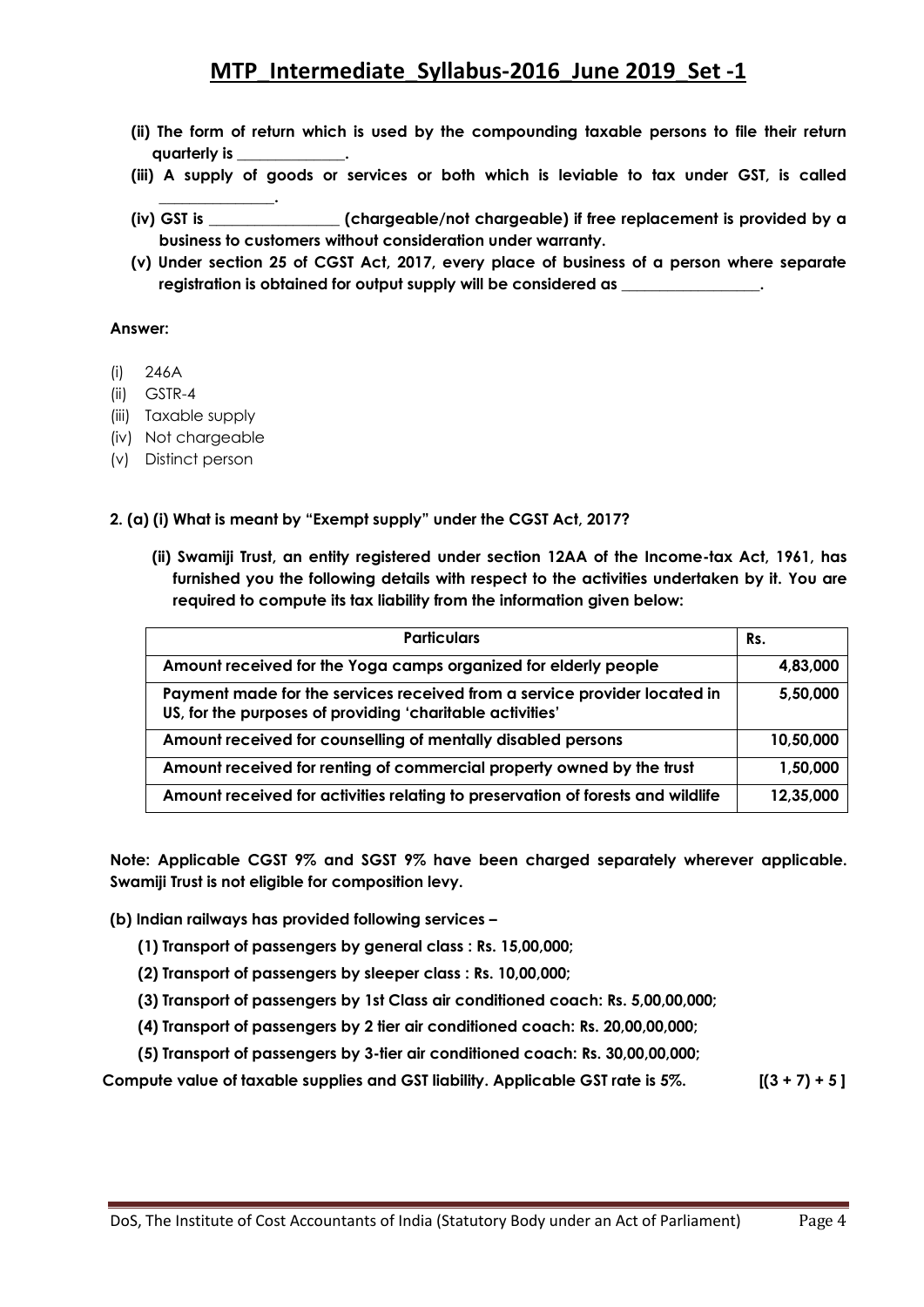### **Answer :**

2. (a) (i)

As per Section 2(47) of CGST Act, 2017 "exempt supply" means supply of any goods or services or both which attracts nil rate of tax or which may be wholly exempt from tax under section 11, or under section 6 of the Integrated Goods and Services Tax Act, and includes non-taxable supply; Exempt supply includes the supply of following type of goods and services:

- (a) Supply attracting nil rate of tax;
- (b) Supplies wholly exempt from tax;
- (c) Non-taxable supply.

### 2. (a) (ii) Computation of Total GST liability of Swamiji Trust

| Particulars                                                                                                                            | Rs.             |
|----------------------------------------------------------------------------------------------------------------------------------------|-----------------|
| Amount received for the Yoga camps organized for elderly people                                                                        | Exempted supply |
| Payment made for the services received from a service provider located in<br>US, for the purposes of providing 'charitable activities' | Exempted supply |
| Amount received for counselling of mentally disabled persons                                                                           | Exempted supply |
| Amount received for renting of commercial property owned by the trust                                                                  | 1,50,000        |
| Amount received for activities relating to preservation of forests and<br>wildlife                                                     | Exempted supply |
| CGST 9% x 1,50,000                                                                                                                     | 13,500          |
| SGST 9% x 1,50,000                                                                                                                     | 13,500          |
| <b>Total GST liability</b>                                                                                                             | 27,000          |

### 2. (b) Statement showing GST liability

| Nature of service (Transport of passengers) | Value in Rs.    |
|---------------------------------------------|-----------------|
| General class                               | Exempted supply |
| Sleeper class                               | Exempted supply |
| 1st Class air conditioned coach             | 5,00,00,000     |
| 2 tier air conditioned coach                | 20,00,00,000    |
| 3-tier air conditioned coach                | 30,00,00,000    |
| Taxable supply of service                   | 55,00,00,000    |
| GST $@5\%$ on Rs. 55 crore                  | 2,75,00,000     |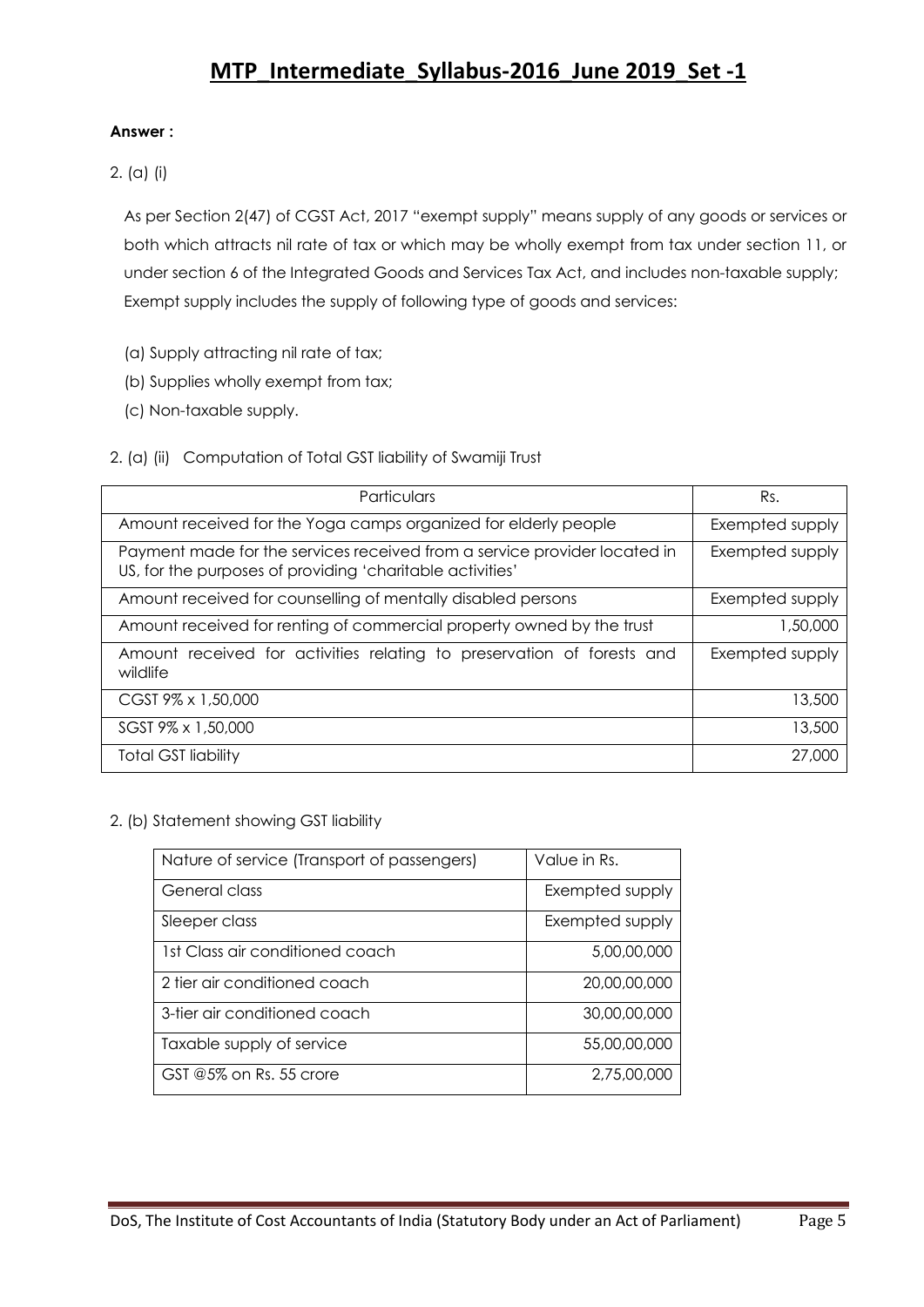**3. (a)LIC of India provides you the following information for the month of Oct 2018. You are required to compute GST payable by the company if the company has opted to pay GST as per Rule 32(4) of CGST Rules, 2017:** 

 **General policies : Total premiums collected Rs.12,000 lakhs (Out of which 1st year premium is Rs. 5,000 lakhs)** 

 **Only Risk Cover Policies : Premiums collected Rs. 500 lakhs.** 

 **Variable Insurance Policies: Premiums collected Rs. 8,000 lakhs. (80% of the amount is allocated for investments on behalf of policy holder for which policy holder is given separate break up in premium receipts).**

 **(b) Mr. Rishi, a performing artist, provides the following information relating to August, 2018.**

| <b>Receipts from</b>                                 | Value in Rs. |
|------------------------------------------------------|--------------|
| <b>Performing classical dance</b>                    | 98,000       |
| Performing in television serial                      | 2,80,000     |
| Services as brand ambassador                         | 12,00,000    |
| Coaching in recreational activities relating to arts | 2,10,000     |
| Activities in sculpture making                       | 3,10,000     |
| Performing western dance                             | 90,000       |

**Determine the value of taxable supply of services and GST payable by Mr. Rishi for August, 2018. GST @ 18%. [8 + 7]**

### **Answer :**

3. (a) Statement showing GST liability of LIC of India for the month of Oct. 2018 under Rule 32(4) of the CGST Rules, 2017 :

| Particulars                         | Value Rs. in lakhs | Working note         |
|-------------------------------------|--------------------|----------------------|
| General policies                    |                    |                      |
| 1st Year premium                    | 1,250              | 5,000 x 25%          |
| 2nd Year Premium                    | 875                | 7,000 x 12.5%        |
| Only Risk cover policies            | 500                |                      |
| Variable insurance policies premium | 1,600              | $(8,000 - 6,400)$    |
| Total taxable supply of service     | 4,225              |                      |
| CGST <sub>9%</sub>                  | 380.25             | $(4,225 \times 9\%)$ |
| SGST <sub>9%</sub>                  | 380.25             | $(4,225 \times 9\%)$ |

3. (b) Computation of taxable supply of services and GST payable by Mr. Rishi

| Receipts from                                                 | Value in Rs | Remarks                        |
|---------------------------------------------------------------|-------------|--------------------------------|
| Performing classical dance                                    | Nil         | Exempt as receipt is less than |
|                                                               |             | or equal to Rs. 1,50,000       |
| Performing in television serial                               | 2,80,000    |                                |
| Services as brand ambassador                                  | 12,00,000   |                                |
| activities<br>Coaching in<br>recreational<br>relating to arts | Nil         |                                |
| Activities in sculpture making                                | 3,10,000    |                                |

DoS, The Institute of Cost Accountants of India (Statutory Body under an Act of Parliament) Page 6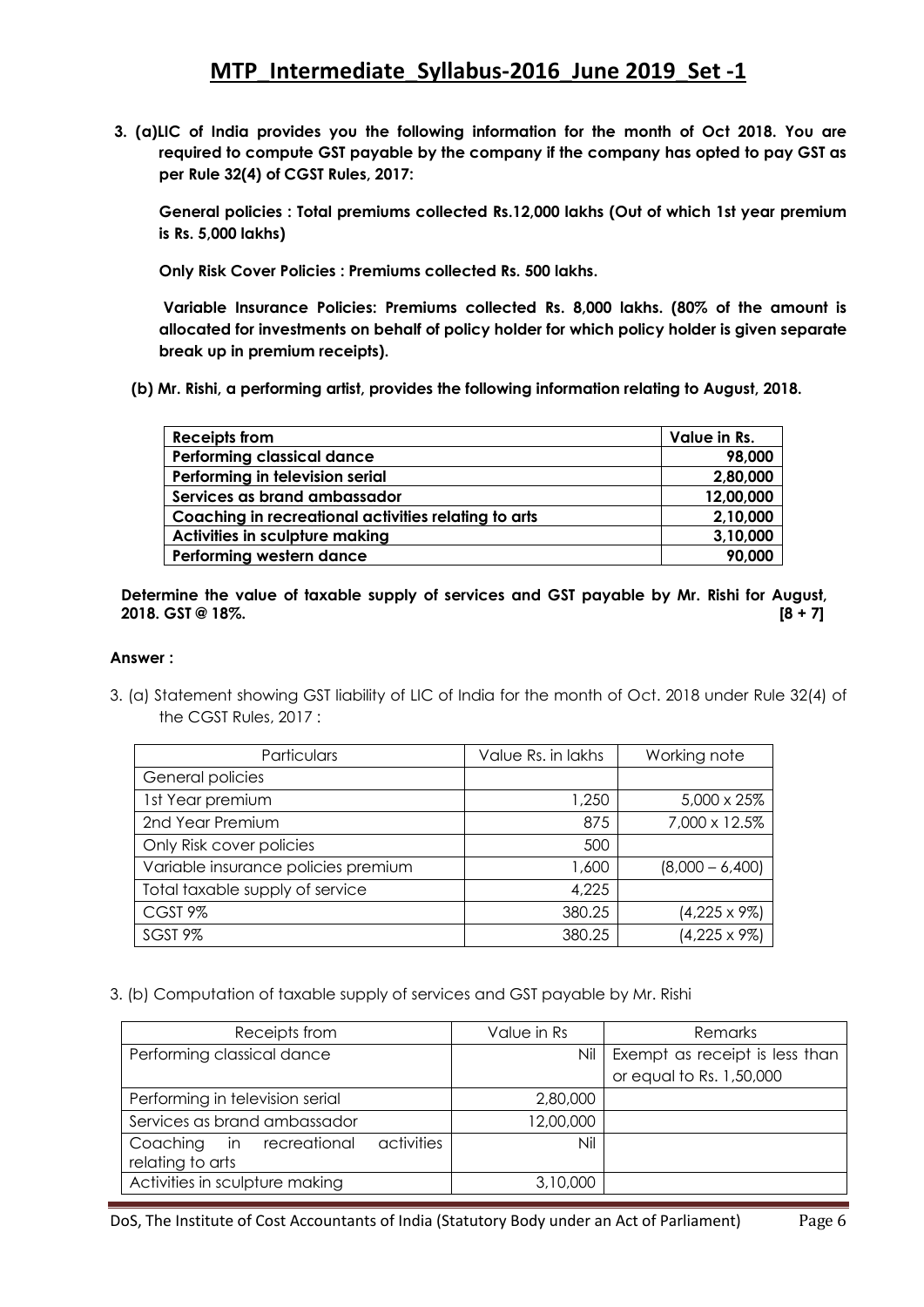| Performing western dance           | 90,000    |  |
|------------------------------------|-----------|--|
| Value of taxable supply of service | 18,80,000 |  |
| GST 18%                            | 3,38,400  |  |

- **4. (a) CMA Ram received Rs. 2,05,200 (after TDS @10%) from client on 1st Nov 2017 for taxable services rendered in the month of July 2017. Find the GST liability. Applicable rate of CGST 9% and SGST 9%.**
	- **(b) ABC Fabricators has its factory located in Gujarat. It has temporarily imported certain goods from its customer located in China and re-exported them to China after carrying out the necessary repairs without putting them to any use in Gujarat.**

 **Examine what would be the place of supply of service in the given case.** 

 **Will your answer be different if the repaired goods are re-exported after being put to use in Gujarat for some time? [8 + 7]**

### **Answer :**

4. (a) Computation of GST Liability

| Particulars                                 | Value in Rs. |
|---------------------------------------------|--------------|
| Payment received net of TDS u/s 194J        | 2,05,200     |
| Add: TDS u/s 194J                           | 19,000       |
| Gross value of Bill (i.e. inclusive of GST) | 2,24,200     |
| CGST (2,24,200 x 9/118)                     | 17,100       |
| SGST (2,24,200 x 9/118)                     | 17,100       |

Workings:

| Assume taxable value of supply                                    |          |
|-------------------------------------------------------------------|----------|
| Add: CGST & SGST                                                  | 0.18x    |
| Value of Bill                                                     | 1.18x    |
| Less: TDS @10% on X ( $u/s$ Sec 194J of the Income Tax Act, 1961) | $-0.1X$  |
| Net Paid                                                          | 1.08X    |
| X (i.e. 2,05,200/1.08) [i.e. taxable value of supply)             | 1,90,000 |
| TDS u/s 194J 10% on 1,90,000                                      | 19.000   |

4. (b) In the given case, since goods have been temporarily imported by ABC Fabricators and have been re-exported after the repairs without being put to any use in Gujarat (taxable territory), place of supply of repair services carried out by ABC Fabricators will be determined by Sec 13(2) of IGST Act, 2017. Consequently, the place of supply of service will be the location of service receiver, viz. China (non-taxable territory).

However, if repaired goods are re-exported after being put to use, the place of supply of service will be determined according to Sec 13(3)(a) of IGST Act, 2017, if the use to which such goods are put to is not required for such repair.

Therefore in such a case, the place of supply of service will be the location where the service is actually performed, which in the given case is Gujarat.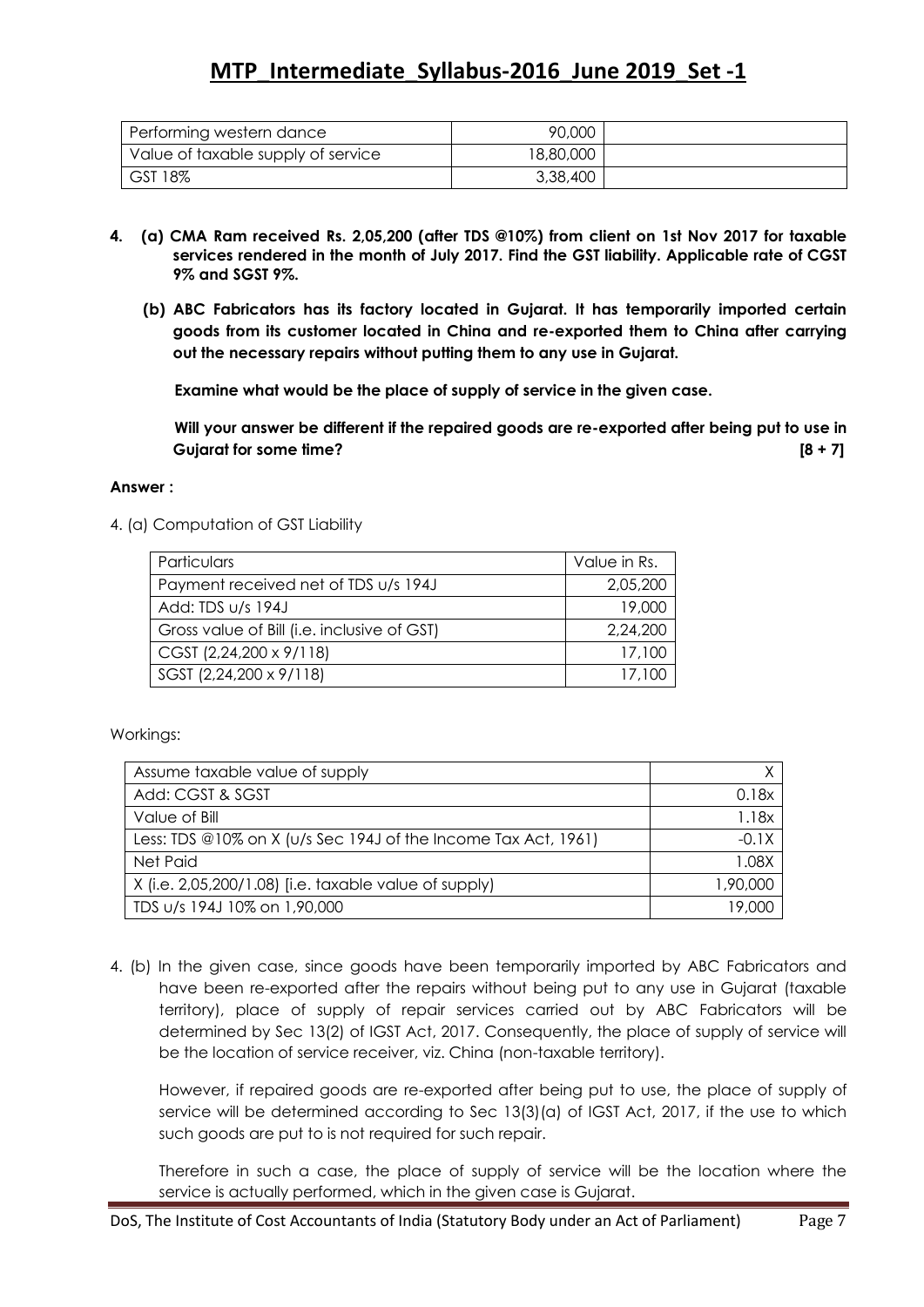However, if the use is of such nature, which is necessary for carrying out the repairs, the place of supply of service will again be determined as per Sec 13(2) of IGST Act, 2017.

- **5. (a) What is meant by OIDAR services? Which types of services are included under OIDAR services?**
	- **(b) M/s Anjali Ltd, a registered company under GST, being a dealer dealing with second-hand goods. M/s Anjali Ltd. supplies a used camera to a consumer in Chennai for selling price of Rs. 15,000. The used camera (i.e. second hand) was purchased for Rs. 10,000 from a registered dealer in Mumbai; on which CGST + SGST of Rs. 1,400 each were charged (i.e. GST rate applicable to cameras is 28%).**

 **M/s Anjali Ltd. charged IGST 28% on inter State supply.** 

 **Find the net GST liability in the following independent cases:** 

 **(i) if input tax credit availed.**

 **(ii) if input tax credit not availed. [7 + 8]**

**Answer :**

5. (a) Online Information and Database Access or Retrieval [OIDAR] services means services whose delivery is mediated by information technology over the internet or an electronic network and the nature of which renders their supply essentially automated and involving minimal human intervention and impossible to ensure in the absence of information technology.

OIDAR services include the following services:

- (i) advertising on the internet;
- (ii) providing cloud services;
- (iii) provision of e-books, movie, music, software and other intangibles via telecommunication networks or internet;
- (iv) providing data or information, retrievable or otherwise, to any person, in electronic form through a computer network;
- (v) online supplies of digital content (movies, television shows, music, etc.);
- (vi) digital data storage; and
- (vii) online gaming.

5. (b) (i) Computation of Net GST liability in case of input tax credit availed:

| Particulars       | Value in Rs. | 28% IGST Rs. |
|-------------------|--------------|--------------|
| Output supply     | 15,000       | 4,200        |
| Less: ITC         | 10,000       |              |
| <b>CGST 14%</b>   |              | (1,400)      |
| SGST 14%          |              | (1,400)      |
| Net GST liability |              |              |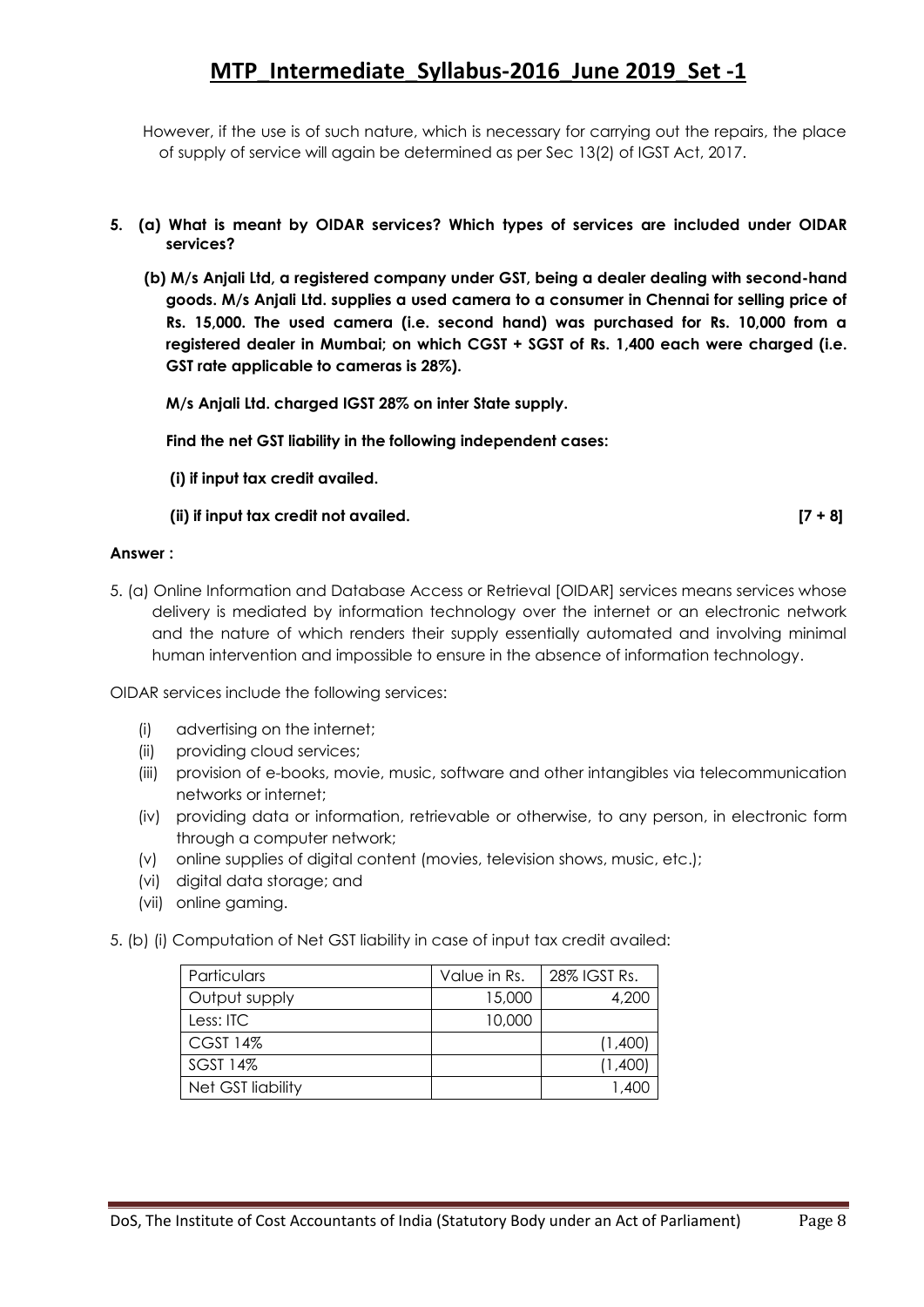(ii) Computation of Net GST liability in case of input tax credit not availed:

| <b>Particulars</b>        | Value in Rs. | 28% IGST (Rs.) | <b>Remarks</b>                           |
|---------------------------|--------------|----------------|------------------------------------------|
| Output supply             | 15,000       |                |                                          |
| Less: Purchase price      | 12,800       |                | ITC will form part of cost.              |
| Difference<br>known<br>as | 2,200        |                | 616   Charge GST on the margin or profit |
| margin                    |              |                | earned on the goods (Rs. 2,200 x         |
|                           |              |                | 28%)                                     |

- **6. (a) M/s. Vipin Ltd. purchased raw material ‗A' 10,000 kg @ Rs. 80 per Kg. plus GST. The said raw material was used to manufacture product ‗P'. The other information's are as under:** 
	- **(i) Processing loss : 2% on inputs ‗A'.**
	- **(ii) Transaction value of ‗P' : Rs. 100 per kg.**
	- **(iii) Other material ‗M' used in the manufacture of ‗P' : Rs. 2 lakh plus GST.**
	- **(iv) GST on capital goods imported during the period and used in the manufacture of ‗P':**
		- **- Basic customs duty Rs. 20,000**
		- **- IGST under customs under section 3(1) of the Customs Tariff Act, 1975 Rs. 10,000;**
	- **(v) Rate of GST on ‗A', ‗M' and ‗P' : 12%.**

**M/s. Vipin Ltd. is not eligible for composition scheme under Section 10 of CGST Act, 2017**

**Compute:** 

- **(a) Amount of input tax credit available and**
- **(b) Net GST payable by M/s. Vipin Ltd.**
- **(b) M/s. Basu Ltd. is operating in two states Andhra Pradesh and Tamil Nadu. The tax liability for the month of August 2018 is as follows**

| SI. No.                                                               | <b>Tax Liability</b>       | <b>Andhra Pradesh (Rs.)</b> | Tamil Nadu (Rs.) |  |  |  |
|-----------------------------------------------------------------------|----------------------------|-----------------------------|------------------|--|--|--|
| .,                                                                    | <b>Output CGST Payable</b> | 25,000                      | 10,000           |  |  |  |
| 2.                                                                    | <b>Output SGST Payable</b> | 10,000                      | 5,000            |  |  |  |
| 3.                                                                    | Output IGST payable        | 3,000                       | 2,500            |  |  |  |
| 4.                                                                    | <b>Input CGST</b>          | 8,000                       | 13,000           |  |  |  |
| 5.                                                                    | Input SGST                 | 15,000                      | 1,500            |  |  |  |
| 6.                                                                    | Input IGST                 | 12,000                      | 16,000           |  |  |  |
| the then there is accepted a finite the constitution of Accepted OO10 |                            |                             |                  |  |  |  |

**Calculate the tax payable for the month of August 2018. [7 + 8]**

Answer :

6. (a) Statement showing eligible input tax credit of M/s Vipin Ltd.

| Particulars              | Value in (Rs.) | Working note                                           |
|--------------------------|----------------|--------------------------------------------------------|
| Raw material 'P'         | 96,000         | $(10,000 \text{ kg} \times \text{Rs.} 80) \times 12\%$ |
| Other material 'M'       | 24,000         | Rs. 2,00,000 x 12%                                     |
| Capital goods (imported) | 10,000         | IGST allowed as ITC.                                   |
| Total ITC                | 1,30,000       |                                                        |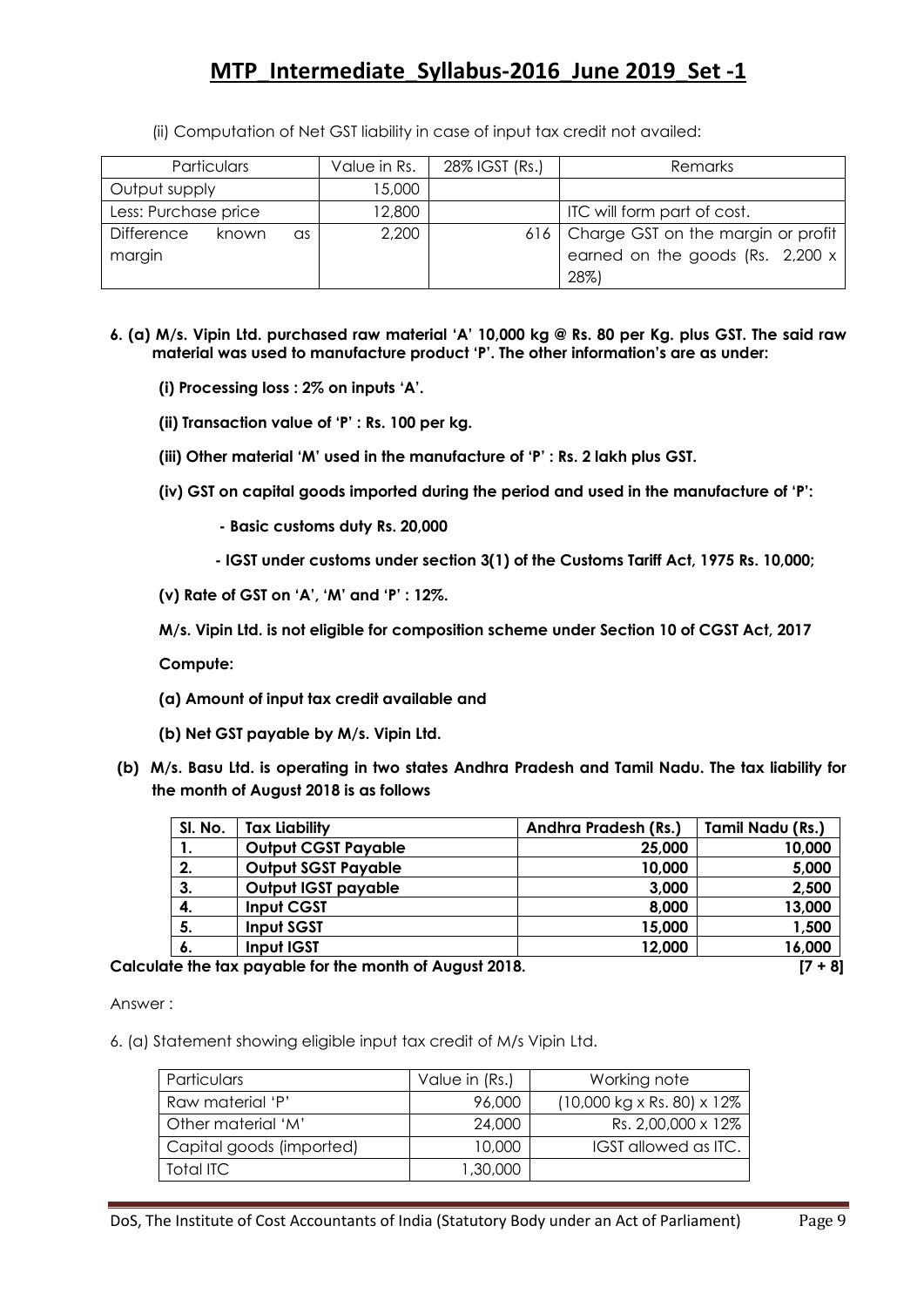(b) Net GST liability of M/s Vipin Ltd.

Input ‗A' 10,000 kg → Output ‗P' 9,800 kg

GST payable on value of supply 'P'  $(9,800 \text{ kg} \times \text{Rs.} 100) \times 12\% = \text{Rs.} 1,17,600$ 

 $\ell$  less: ITC allowed  $\ell$  = Rs. (1,30,000)

Excess ITC  $c/f$  = Rs. (12,400)

6. (b) Net Tax payable for the month of August 2018 is as follows:

| Particulars<br>Andhra Pradesh              |                   |        |             | Tamil Nadu               |       |             |
|--------------------------------------------|-------------------|--------|-------------|--------------------------|-------|-------------|
|                                            | <b>CGST</b>       | SGST   | <b>IGST</b> | <b>CGST</b>              | SGST  | <b>IGST</b> |
| Output tax                                 | 25,000            | 10,000 | 3,000       | 10,000                   | 5,000 | 2,500       |
| Input credit available for setoff          | 8,000             | 15,000 | 12,000      | 13,000                   | 1,500 | 6,000       |
| Input credit adjusted                      | 8,000             | 10,000 | 3,000       | 10,000                   | 1,500 | 2,500       |
| Tax payable after setting of ITC           | 17,000            |        |             | $\overline{\phantom{a}}$ | 3,500 |             |
| Input Tax available for further set-off    | $\qquad \qquad -$ | 5,000  | 9,000       | 3,000                    |       | 13,500      |
| Inter Adjustment of ITC                    | 9,000             |        | (9,000)     | $\overline{\phantom{m}}$ | 3,500 | (3,500)     |
| Net Tax payable in cash                    | 8,000             |        |             |                          |       |             |
| Input credit carry forwarded to next month |                   | 5,000  | -           | 3,000                    |       | 10,000      |

Notes:

- 1. IGST Input tax credit can be adjusted against Output tax of liability of IGST, CGST, SGST, UTGST (set off can be done in same Order)
- 2. SGST Input tax credit cannot be adjusted against output CGST & Vice-Versa.
- 3. CGST & SGST Input tax credit of one State cannot be adjusted against Output CGST & SGST of other state (same principle is applicable to IGST credit also).
- **7. Write short notes on any three of the following: [5 x 3]**

**(a) Transactions through E-commerce Operators.**

### **(b) Export of Service**

### **(c) Revised Invoice as per Section 31(3)(a) of the CGST Act, 2017**

### **(d) Purposes & importance of filing of returns under GST**

### Answer :

7. (a) Rule 78 deals with the matching of details furnished by the e-Commerce operator with the details furnished by the supplier.

The following details relating to the supplies made through an e-Commerce operator, as declared in FORM GSTR-8, shall be matched with the corresponding details declared by the supplier in FORM GSTR-1-

(a) GSTIN of the supplier;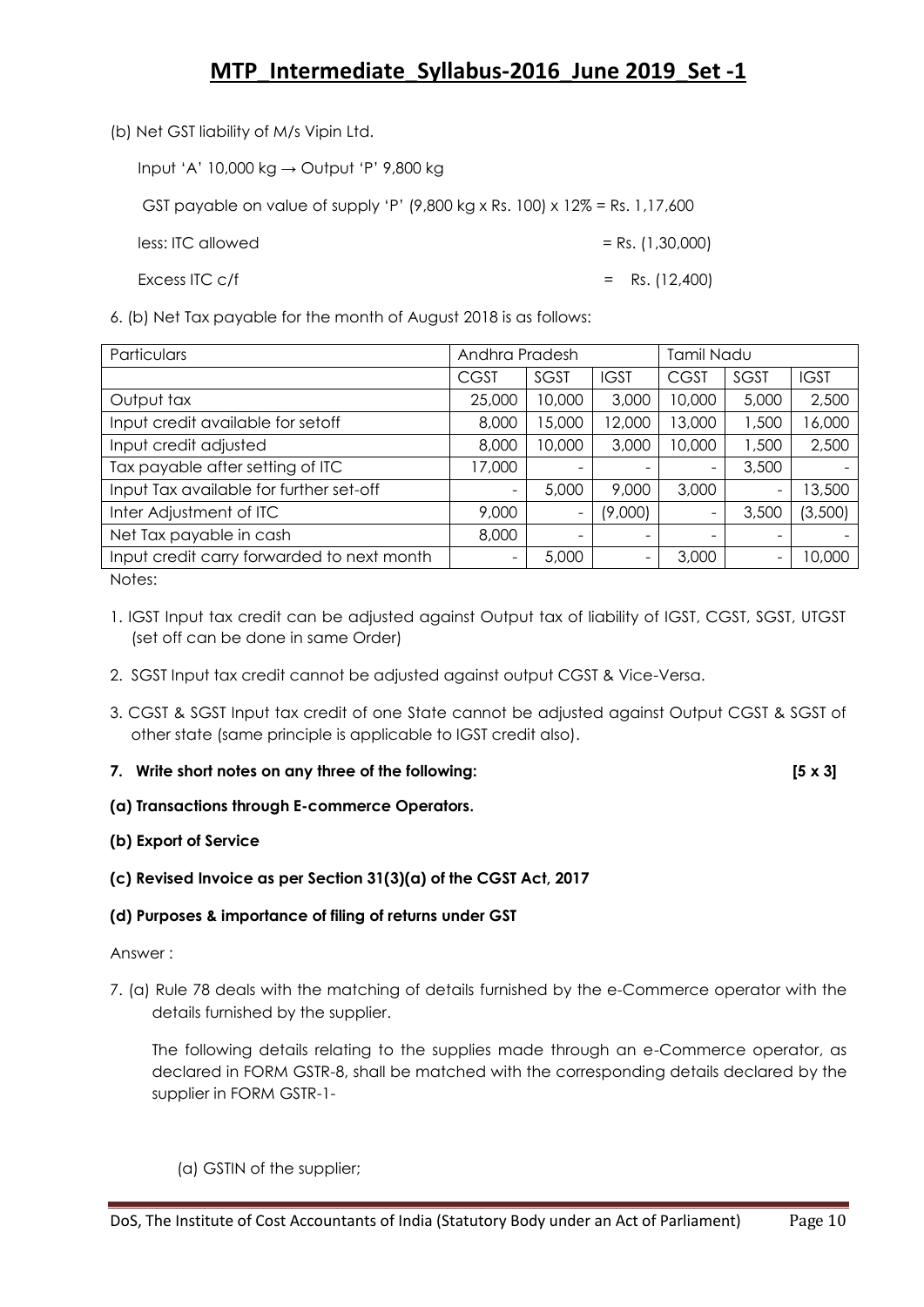- (b) GSTIN or UIN of the recipient, if the recipient is a registered person;
- (c) State of place of supply;
- (d) invoice number of the supplier;
- (e) date of invoice of the supplier;
- (f) taxable value; and
- (g) tax amount

 Provided that for all supplies where the supplier is not required to furnish the details separately for each supply, the following details relating to such supplies made through an e- Commerce operator, as declared in FORM GSTR-8, shall be matched with the corresponding details declared by the supplier in FORM GSTR-1

- (a) GSTIN of the supplier;
- (b) State of place of supply;
- (c) total taxable value of all supplies made in the State through e-commerce portal; and
- (d) tax amount on all supplies made in the State:
- (b) As per Section 2(6) of the IGST Act, 2017, export of service means the supply of any services when:
	- (i) The supplier of the service is located in India;
	- (ii) The recipient of service is located outside India;
	- (iii) The place of supply of service is outside India;
	- (iv) The payment for such service has been received by the supplier of service in convertible foreign exchange; and
	- (vi) The supplier of service and the recipient of service are not merely establishments- of distinct persons in accordance with explanation 1 to section 8 of the IGST Act, 2017.
- (c) A registered person may, within one month from the date of issuance of certificate of registration and in such manner as prescribed in the Invoice Rules, issue a revised invoice against the invoice already issued during the period beginning with the effective date of registration till the date of issuance of certificate of registration to him.

 This provision is necessary, as a person who becomes liable for registration has to apply for registration within 30 days of becoming liable for registration. When such an application is made within the time period and registration is granted, the effective date of registration is the date on which the person became liable for registration. Thus there would be a time lag between the date of grant of certificate of registration and the effective date of registration.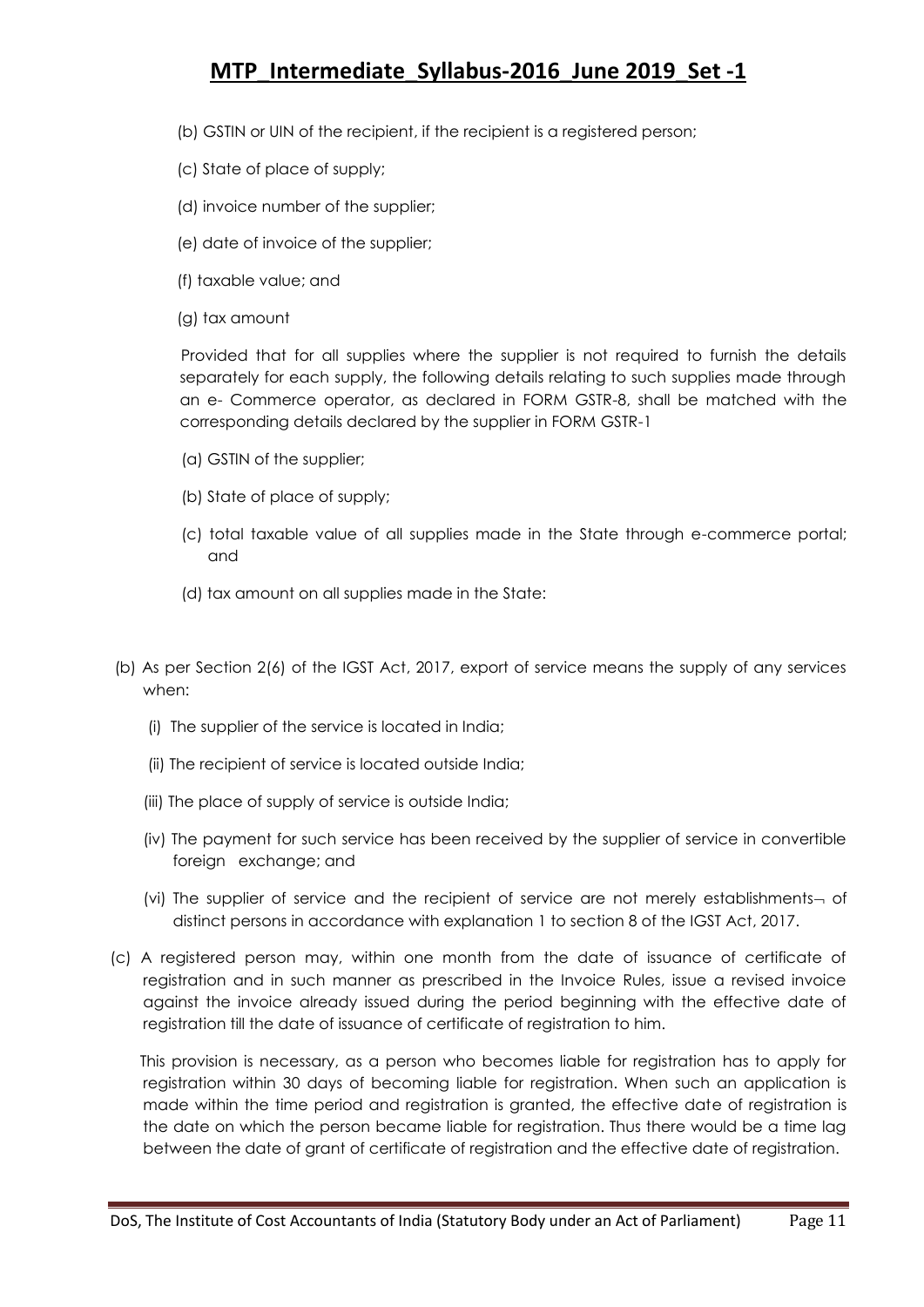For supplies made by such person during this intervening period, the law enables the issuance of a revised invoice, so that Input Tax Credit can be availed by the recipient on such supplies.

(d) Purposes of filing of Return under GST:

The returns serve the following purposes —

- (i) Mode for transfer of information to tax administration;
- (ii) Compliance verification program of tax administration;
- (iii) Finalization of the tax liabilities of the taxpayer within stipulated time period;
- (iv) Providing necessary inputs on basis of which policy decision can be taken;
- (v) Management of audit and anti-evasion programs of tax administration.

Importance of filing of returns in GST Law: Under the GST laws, the correct and timely filing of returns is of utmost importance because of two reasons.

- (i) Firstly, under GST laws, a taxpayer is required to estimate his tax liability on "selfassessment" basis and deposit the tax amount along with/before the filing of such return. The return, therefore, constitutes a kind of working sheet/supporting document for the tax authorities that can be relied upon as the basis on which the tax has been computed by the taxpayer.
- (ii) Secondly, under the GST regime, filing of returns not only determines the tax liability of the person filing the same, but it also has a huge bearing on determination of tax liability of other persons with whom the former has entered into taxable activities.

### **Section – B**

### **Answer Question No. 8 which is compulsory and any one from the rest of this section**

#### **8. Choose the correct answer: [5 x 1= 5]**

- **(i) Entry 83 of the Union List of the \_\_\_\_\_\_\_\_\_\_\_\_\_\_\_\_\_ to the Constitution of India is empowered to levy the customs duty by the Central Government of India (a) Sixth Schedule**
	- **(b) Seventh Schedule**
	- **(c) Eighth Schedule**
	- **(d) Ninth Schedule.**
- **(ii) An area beyond \_\_\_\_\_\_\_\_\_\_\_\_\_\_\_\_\_\_ from the base line is called High Seas.**
	- **(a) 100 nautical miles**
	- **(b) 150 nautical miles**
	- **(c) 200 nautical miles**
	- **(d) None of the above**
- **(iii) Which of the following is a taxable event for imported goods?**
	- **(a) Unloading of imported goods at the customs port**
	- **(b) Date of entry into Indian territorial waters**
	- **(c) Date of presentation of bill of entry**
	- **(d) Date on which the goods cross the customs barrier.**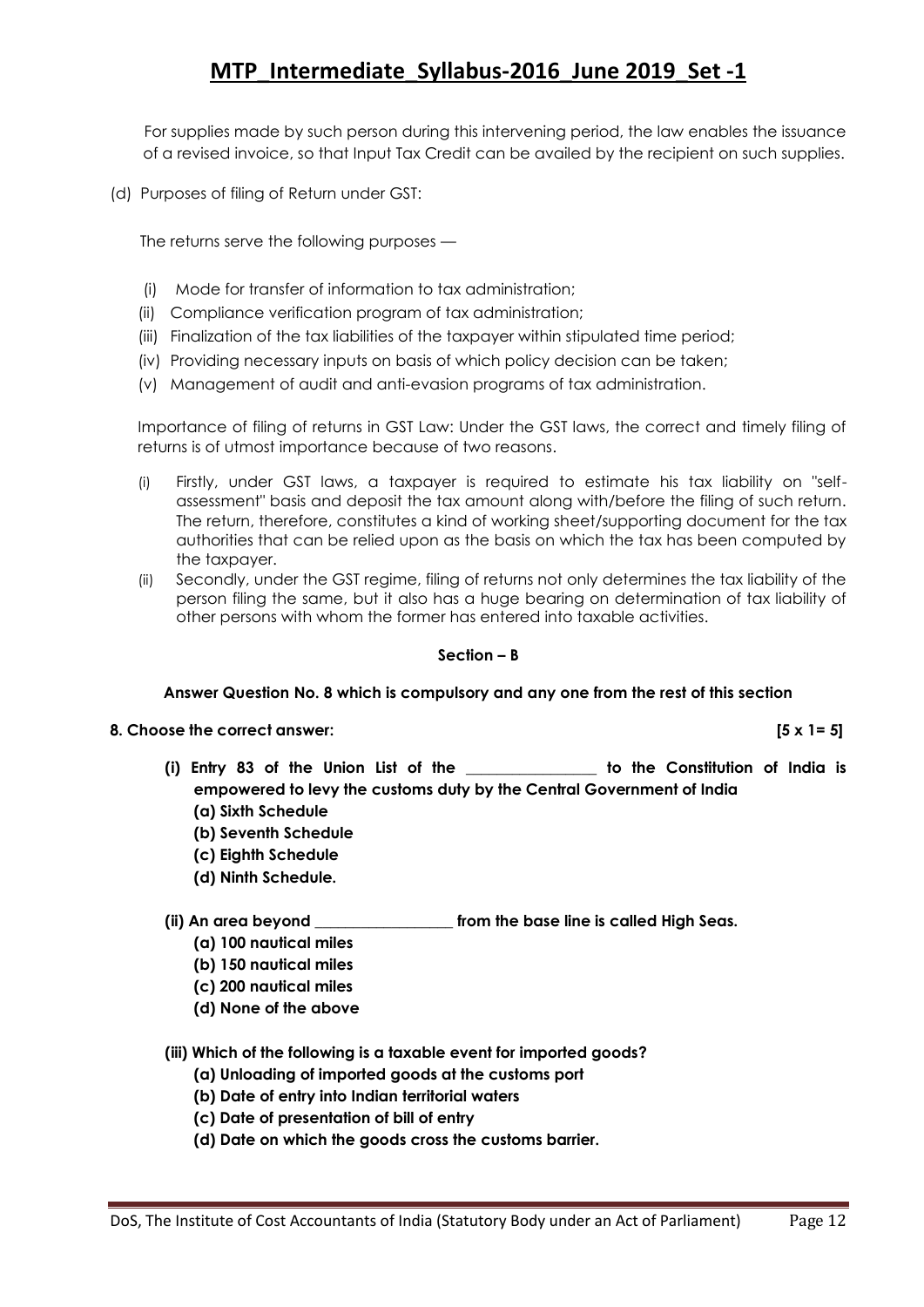- **(iv) Which section of the Customs Act, 1962 provides for levy of Customs duty on import and export of goods?** 
	- **(a) Section 3**
	- **(b) Section 12**
	- **(c) Section 14**
	- **(d) Section 28**
- **(v) Derelict are goods that** 
	- **(a) are abandoned by the owner in an emergency with a hope of recovering it later.**
	- **(b) owner has no intention to abandon but get sunk and drift to the shore.**
	- **(c) owner has no intention to abandon but float and drift to the shore.**
	- **(d) are abandoned by owner of goods without any hope of recovery.**

### **Answer:**

- $(i)$   $(b)$
- (ii) (c)
- (iii) (d)
- (iv) (b)
- (v) (d)
- **9. (a) A commodity is imported into India from a country covered by a notification issued by the Central Government under section 9A of the Customs Tariff Act, 1975. Following particulars are made available:**

**CIF value of the consignment: US\$25,000** 

**Quantity imported: 500 kgs.**

**Exchange rate applicable: Rs. 60=US\$1** 

**Basic customs duty: 12%** 

**Social Welfare Surcharge applicable as per the Finance Act, 2018.** 

**As per the notification, the anti-dumping duty will be equal to the difference between the cost of commodity calculated @ US\$70 per kg. and the landed value of the commodity as imported.** 

**Appraise the liability on account of normal duties and the anti-dumping duty.** 

**Assume that only ‗basic customs duty' (BCD) and Social Welfare Surcharge are payable. IGST @12% is also be applicable.**

 **(b) BSA & Company Ltd. has imported a machine from U.K. From the following particulars furnished by them, arrive at the assessable value for the purpose of customs duty payable:**

| (i)   | F.O.B. cost of the machine                                                            | 10,000 U.K. Pounds |
|-------|---------------------------------------------------------------------------------------|--------------------|
| (ii)  | Freight (air)                                                                         | 3,000 U.K. Pounds  |
| (iii) | Engineering and design charges paid to a firm in U.K                                  | 500 U.K. Pounds    |
| (iv)  | License fee relating to imported goods payable by the buyer as a<br>condition of sale | 20% of F.O.B. Cost |
| (v)   | Materials and components supplied by the buyer free of cost                           | Rs. 20,000         |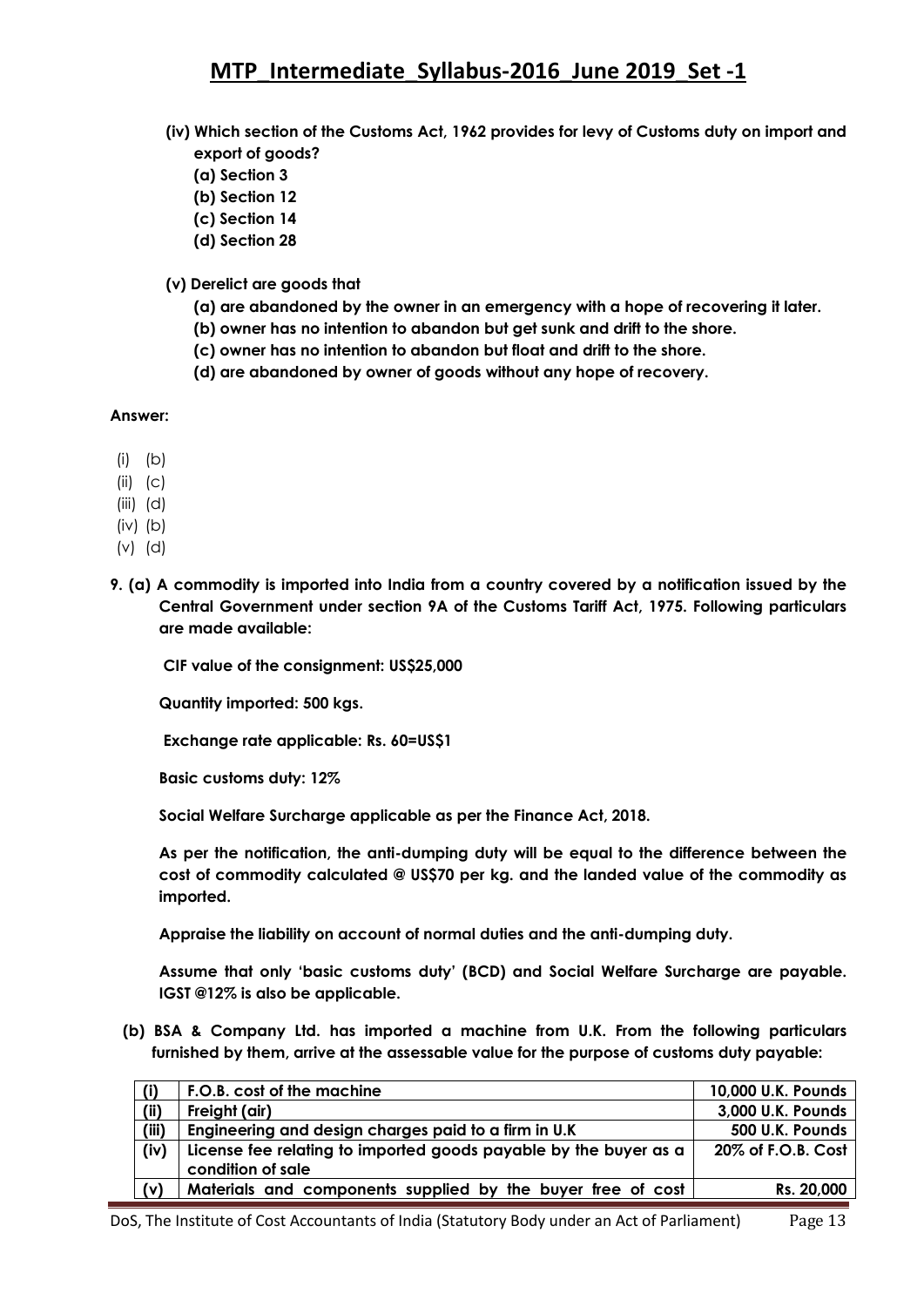|       | valued                                                                             |           |
|-------|------------------------------------------------------------------------------------|-----------|
| (vi)  | Insurance paid to the insurer in India                                             | Rs. 6,000 |
| (vii) | Buying commission paid by the buyer to his agent in U.K. 100 U.K.<br><b>Pounds</b> |           |

**Other Particulars:**

- **(i) Inter-bank exchange rate as arrived by the authorized dealer: Rs. 88.50 per U.K. Pound.**
- **(ii) CBIC had notified for purpose of Section 14 of the Customs Act, 1944, exchange rate of Rs. 86.25 per U.K. Pound.**
- **(iii) Importer paid Rs. 5,000 towards demurrage charges for delay in clearing the machine from the Airport.**

**(Make suitable assumptions wherever required and show workings with explanations)**

**[7 + 8]**

Answer :

9. (a) Statement showing landed value of imported goods and customs duties:

| Particulars                                                               | US <sub>5</sub> |
|---------------------------------------------------------------------------|-----------------|
| CIF value                                                                 | 25,000          |
|                                                                           | Value in Rs.    |
| Assessable value (i.e. 25,000 x Rs. 60)                                   | 15,00,000       |
| Add: Customs duty (including SWS) 13.2% on Assessable value               | 1,98,000        |
| Landed value (or value of imported goods)                                 | 16,98,000       |
| Anti-dumping duty (21,00,000 - 16,98,000)                                 | 4,02,000        |
| Market value of imported goods (500 kgs x Rs. 60 x US $$70$ ) = 21,00,000 |                 |
| Open Market Value                                                         | 21,00,000       |
| Add: IGST @12% on Rs. 21,00,000                                           | 2,52,000        |
| Total                                                                     | 23,52,000       |

Total customs duty payable is Rs. 8,52,000 (i.e. 1,98,000 + 4,02,000 + 2,52,000)

9. (b) Computation of Assessable Value of BSA & Company

| Particulars                                       | <b>UK Pound</b> |
|---------------------------------------------------|-----------------|
| <b>FOB Value</b>                                  | 10,000          |
| Add: Engineering and Design charges (Paid in (UK) | 500             |
| Add: License fee (20% on 10,000 UKP)              | 2,000           |
| Sub-total                                         | 12,500          |
|                                                   | Value in Rs.    |
| Sub-total (12,500 UKP × Rs. 86.25)                | 10,78,125       |
| Add: Material supplied by the buyer freely        | 20,000          |
| FOB Value as per customs                          | 10,98,125       |
| Add: Air freight (10,98,125 × 20%)                | 2,19,625        |
| Add: Insurance                                    | 6,000           |
| CIF Value/ Assessable value                       | 13,23,750       |

- **10. (a) What is meant by Duty Drawback? Discuss about the Negative List of Duty Drawback (Section 76).**
	- **(b)(i) ‗A' exported a consignment under drawback claim consisting of the following items—**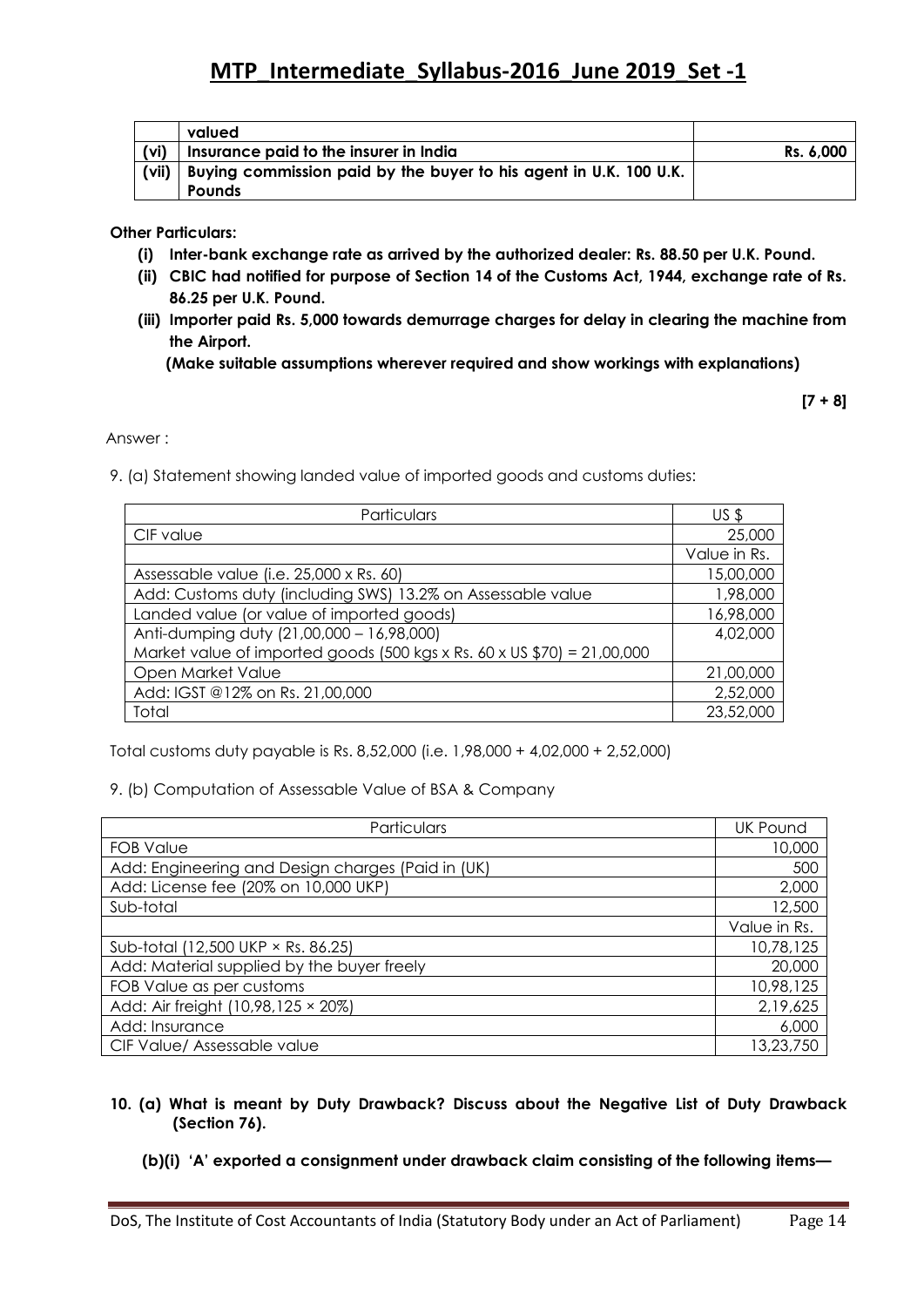| <b>Particulars</b>                    | Chapter | <b>FOB</b> value | Drawback rate              |
|---------------------------------------|---------|------------------|----------------------------|
|                                       | Heading | Rs.              |                            |
| 200 pieces of pressure stores mainly  | 74.04   | 16,000           | 4% of FOB                  |
| made of beans @ Rs. 80/piece          |         |                  |                            |
| 200 Kgs. Brass utensils @ Rs. 200 per | 74.13   | 40,000           | Rs. 24/Ka.                 |
| Kg.                                   |         |                  |                            |
| 200 Kg. Artware of brass @ Rs. 300    | 74.22   | 60,000           | 17.50% of FOB subject to a |
| per Kg.                               |         |                  | maximum of Rs. 38 per Kg.  |

**On examination in docks, weight of brass Artware was found to be 190 Kgs. and was recorded on shipping bill. Compute the drawback on each item and total drawback admissible to the party.**

### **(ii) Write a short note on One Time Lock (OTL). [(2 + 5) + (5 + 3)]**

Answer :

10. (a) Duty Drawback is an export incentive scheme where the duties paid on any exported materials or excisable materials which are used in the manufacture/processing/carrying out any operations on the goods that are exported outside India is allowed as refund to the exporter.

Negative list of Duty Drawback [Section 76]

- (i) Duty Drawback (DDB) amount is less than Rs. 50
- (ii) In case of negative sales
- (iii) If CENVAT Credit availed (except BCD)
- (iv) DDB amount is more than 1/3rd of Market value of exports
- (v) Export to Nepal and Bhutan and the export proceeds are not received in hard currency (it means USD, GBP or Pounds).
- (vi) DDB as % on FOB less than 1% unless amount of DDB is more than or equal to Rs. 500
- (vii) Duty drawback is not allowed if the exporter has already availed the Duty Entitlement Pass Book (DEPB) or other export incentives.
- (viii) If the sale proceeds not received within the time period allowed by Reserve Bank of India.
- (ix) Duty drawback amount exceeds the market value of exported goods.

|  |  |  |  |  | 10. (b) (i) The drawback on each item and total drawback admissible to the party shall be: |  |
|--|--|--|--|--|--------------------------------------------------------------------------------------------|--|
|  |  |  |  |  |                                                                                            |  |

| Particulars                                                                                                                                                 | FOB value<br>Rs. | Drawback rate                                                                                           | <b>Drawback</b><br>Amount (Rs.) |
|-------------------------------------------------------------------------------------------------------------------------------------------------------------|------------------|---------------------------------------------------------------------------------------------------------|---------------------------------|
| 200 pcs, pressure stoves made of<br><b>brass</b>                                                                                                            | 16,000           | 4% of FOB                                                                                               | 640                             |
| 200 Kgs. Brass utensils                                                                                                                                     | 40,000           | Rs. 24 per Kg.                                                                                          | 4,800                           |
| 200 kgs. Artware of brass, whose<br>actual weight was 190 Kgs. only.<br>$(60,000 \times 190/200) \times 17.5\%$ =Rs. 9975<br>190 kgs x Rs. $38 =$ Rs. 7,220 |                  | 17.50% of FOB subject to<br>maximum of Rs. 38 per<br>Kg. (Rs. 9,975 or Rs. 7,220)<br>whichever is less) | 7,220                           |
| Total Drawback admissible (in Rs.)                                                                                                                          | 12.660           |                                                                                                         |                                 |

(ii) When the goods are removed from the customs station of import for warehousing, the proper officer affixes a onetime lock (OTL) on the container or means of transport (closed trucks). The serial number of OTL along with date and time of its affixation needs to be endorsed upon Bill of Entry for warehousing and transport document. All customs stations are required to maintain records incorporating the number of the

OTL, bill of entry, truck number, container number (if applicable), date & time of affixing the OTL and the name, designation & telephone number of the officer affixing the OTL.